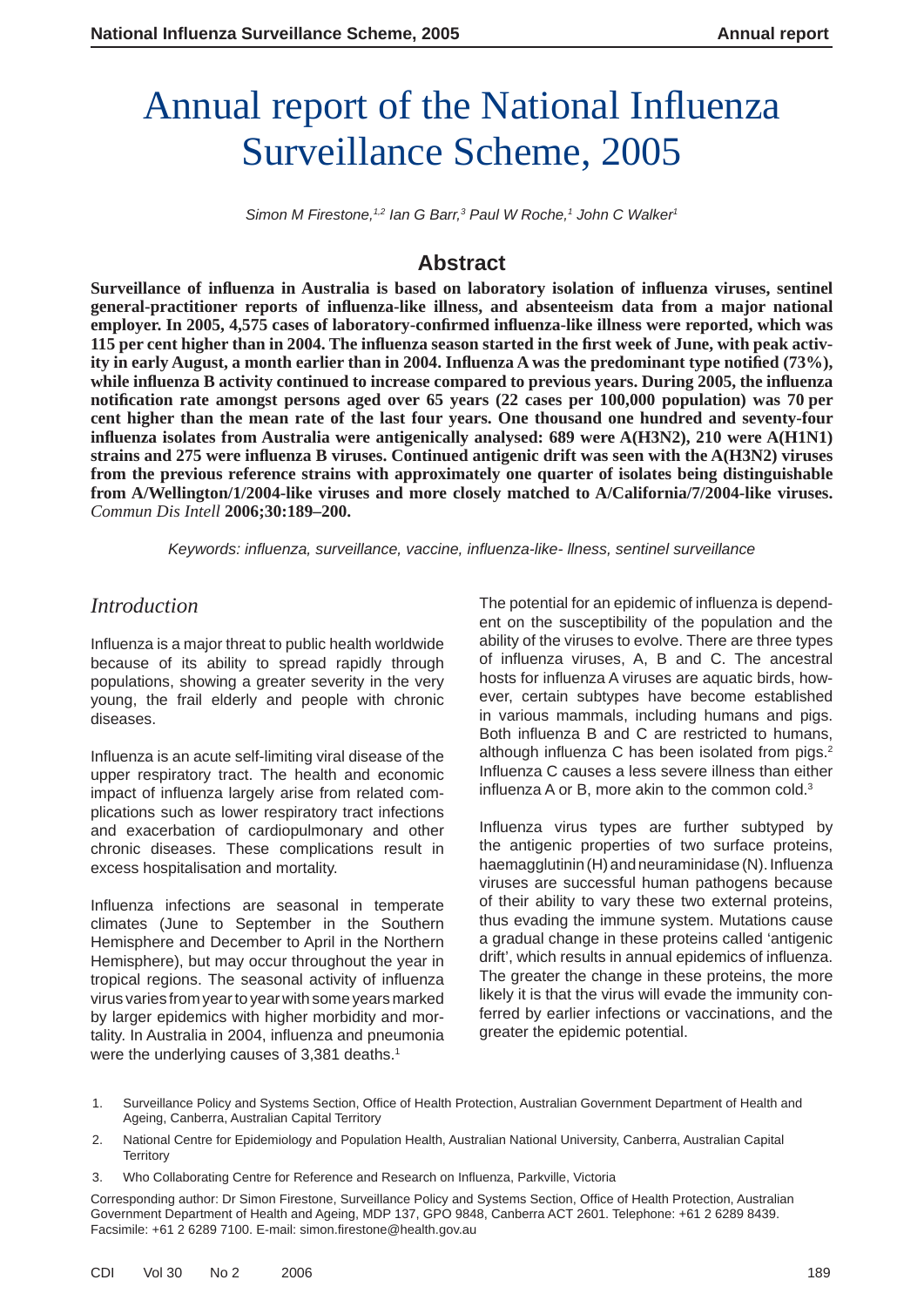At irregular intervals, there are more dramatic changes in the viral proteins, called 'antigenic shift', which are a result of either direct introduction of avian influenza viruses into the human population or a reassortment between human and avian viruses which is postulated to occur in an intermediate host such as pigs. Periodically, these 'shifts' result in the emergence of a novel influenza virus that spreads rapidly through susceptible populations, resulting in pandemics (worldwide epidemics).<sup>4</sup> Unlike the seasonal epidemics of influenza, where attack rates depend on age, reflecting immunity conferred from previous infection, in pandemic influenza all age groups are susceptible.

Three pandemics occurred in the 20th century. The Spanish Flu (A/H1N1) pandemic of 1918–1919, is estimated to have caused at least 20 million deaths worldwide, with unusually high mortality among young adults.5 Mortality associated with the 1957 'Asian Flu' (A/H2N2) and the 1968 'Hong Kong Flu' (A/H3N2) pandemics was less severe, with the highest mortality in the elderly and persons with chronic diseases.6

As it is impossible to predict when the next pandemic will occur or how severe the illness will be, an effective national surveillance system is essential for the control of seasonal epidemics and preparedness for potential pandemics. Since 2003, outbreaks of influenza A(H5N1) virus in multiple bird species in Asia, Europe and Africa and associated human and animal cases have raised serious concerns that this virus subtype may acquire the ability for person-to-person transmission and result in pandemic influenza (http:// www.who.int/csr/disease/avian\_influenza/en/index. html). Virological and epidemiological monitoring are important components of influenza surveillance. The main objectives of influenza surveillance are:

- early detection of epidemics to enable the implementation of public health measures such as the vaccination of high risk groups, outbreak control campaigns and provisions of clinical services;
- characterisation of the nature of the epidemic;
- isolation and antigenic characterisation of circulating influenza viruses to assist in the formulation of the following season's vaccine and to provide new vaccine strains; and
- evaluation of the impact of the epidemic and associated public health measures.

In 2005, the Communicable Diseases Australia website (http://www.health.gov.au/cda) published influenza surveillance data fortnightly during the influenza season. This annual influenza report is a summary of the Australian surveillance information gathered by various systems in 2005, and includes a summary of related international influenza activity.

# *Surveillance methods*

Surveillance of influenza in Australia is based on six sets of data:

- notifications of laboratory-confirmed influenza required by legislation in most states and territories, and notified to the National Notifiable Diseases Surveillance System (NNDSS);
- laboratory diagnosis including virus isolation and serology by laboratories participating in the Laboratory Virology and Serology Reporting Scheme (LabVISE);
- subtype and strain data of circulating influenza viruses provided by the World Health Organization (WHO) Collaborating Centre for Reference and Research on Influenza:
- consultation rates for influenza-like illness diagnosed by sentinel general practitioners;
- absenteeism data of workers from a national employer; and
- hospitalisation and mortality data.

#### **National Notifi able Diseases Surveillance System**

In all jurisdictions except South Australia, laboratoryconfirmed influenza is a notifiable disease under state and territory legislature. Although influenza is not a notifiable condition in South Australia, laboratory reports are collected and sent to NNDSS. In this report, data are analysed by the date of onset in order to present disease occurrence during the reporting period, but when this was not available the earliest date from specimen collection date and notification date was used.

#### **Laboratory surveillance**

LabVISE is a national scheme of sentinel laboratories that report influenza diagnosis all year round. In 2005, 11 laboratories from all jurisdictions except Western Australia and the Northern Territory contributed to the scheme. Data were reported to LabVISE monthly and analysed by specimen collection date.

#### **Sentinel general practitioner surveillance**

Sentinel general practitioner surveillance schemes for influenza monitor the consultation rates for influenza-like-illness (ILI). In Australia, there are six such schemes: the Australian Sentinel Practice Research Network (ASPREN) which collects data at a national level, the New South Wales Influenza Surveillance Program, the Queensland Influenzalike Illness Sentinel Surveillance in General Practice Program, the Victorian Influenza Surveillance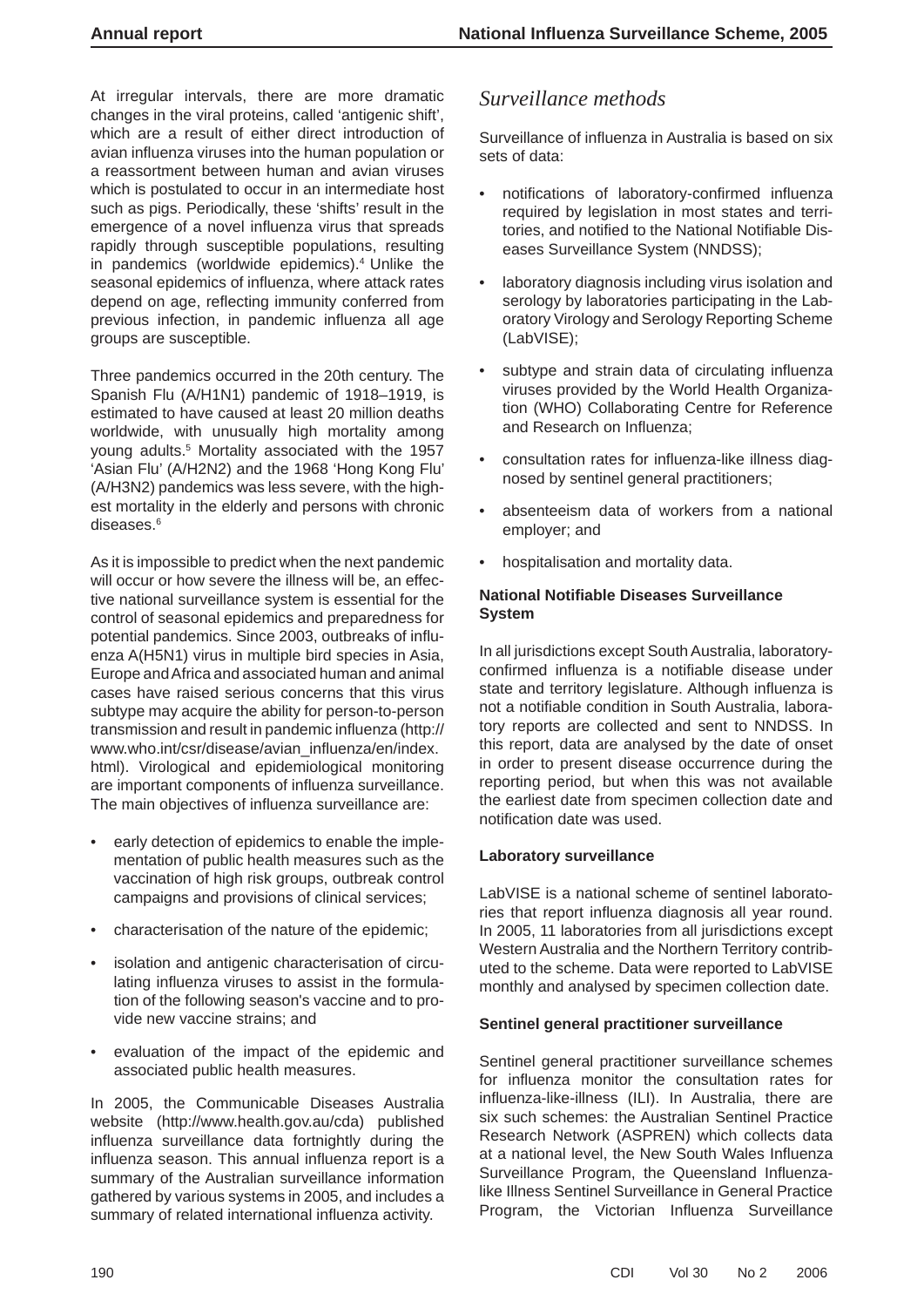Scheme, Western Australian sentinel general practices, and the Northern Territory Tropical Influenza Surveillance Scheme. ASPREN and the Northern Territory Tropical Influenza Surveillance Scheme report ILI rates throughout the year, while the other sentinel surveillance schemes report from May to October each year.

The national case definition of ILI is: presentation with fever, cough and fatigue. All sentinel surveillance schemes, including ASPREN, used the national case definition for ILI in 2005.

#### **Absenteeism surveillance**

Australia Post, a major nation-wide employer, provided sick leave absenteeism data collected weekly for 2005. Absenteeism, defined as an absence due to illness for at least three consecutive days, was presented as a rate per 100 employees per week, on an average of 32,938 employees per week.

#### **WHO Collaborating Centre for Reference and Research on Infl uenza**

The WHO Collaborating Centres for Reference and Research on Influenza located in Australia, Japan, the United Kingdom and the United States of America, are responsible for analysing influenza viruses collected through an international surveillance network involving over 100 national laboratories. The Melbourne centre analyses viruses received from Australia and from laboratories throughout Oceania, the Asian region and beyond. All virus isolates are analysed antigenically and a geographically and temporally representative sample, together with any strains demonstrating uncharacteristic reactions during antigenic characterisation, are further analysed by genetic sequencing of the viral haemagglutinin antigen and, for a proportion of these, the neuraminidase antigen. Together with serological and epidemiological data, this forms the basis from which WHO makes recommendations in February (Northern Hemisphere) and September (Southern Hemisphere) for the formulation of vaccines to be used in the following winter.

WHO vaccine formulation recommendations are made in the context of strains that are antigenically 'like' laboratory reference strains that are named according to a standard nomenclature for influenza viruses. For human isolates this nomenclature is based on type, the place of isolation, sequential number and year of isolation; for influenza A the subtype of the haemagglutinin (H) and neuraminidase (N) proteins may be included in brackets after the designation. For avian/animal isolates the species yielding the isolate is also included. An example of a human isolate is A/Sydney/5/97(H3N2), an influenza A(H3N2) virus that was the 5th sequential influenza A isolated in Sydney for the year in 1997.

The WHO recommendations (e.g. recommendations for 2006; http://www.who.int/csr/disease/influenza/vaccinerecommendations1/en/index.html) are then translated into actual virus strains acceptable to regulatory authorities and vaccine manufacturers by national and regional committees (e.g. the Australian Influenza Vaccine Committee http://www. tga.gov.au/committee/aivc2006.htm).

#### **Hospitalisation data**

The Australian Institute of Health and Welfare provided data on hospital separations in public and private hospitals. The number of separations with a primary diagnosis of influenza due to identified influenza viruses (ICD-10AM =  $J10$ ) and influenza where the virus was not identified (ICD-10AM =  $J11$ ) were reported for 2004. Data were not available for 2005 at the time of writing this report.

#### **Adult Vaccination Survey**

In past years, vaccination coverage rates for persons aged over 65 years were reported from the Adult Vaccination Survey (AVS). In 2005, the AVS was not conducted due to the anticipated effect of influenza vaccine supply problems on the results. Therefore coverage of the Influenza Vaccine Program for Older Australians was difficult to estimate. During 2005, numerous eligible persons aged over 65 years chose to buy their influenza vaccine through the Pharmaceutical Benefits Scheme (PBS) rather than wait for supplies to return to normal.

In 2004, the influenza vaccine was given to 79 per cent of Australians aged over 65 years.

#### *Results*

Laboratory-confirmed influenza represents a small proportion of all influenza cases in the year and consequently the estimation of the circulating strains is based on a small sample, and should be interpreted with caution. As 2004 was the first time that all the sentinel schemes used the same case definition, this is the first report where comparisons of ILI rates, across all sentinel schemes, with the rates from the previous year, are possible.

#### **National Notifi able Diseases Surveillance System**

In 2005, 4,575 laboratory-confirmed cases of influenza were reported to NNDSS, which represents a 115 per cent increase from the number of notifications in 2004 (Figure 1). All jurisdictions reported laboratory-confirmed influenza to NNDSS, although Tasmania reported very few cases due to limited access to laboratory testing for influenza.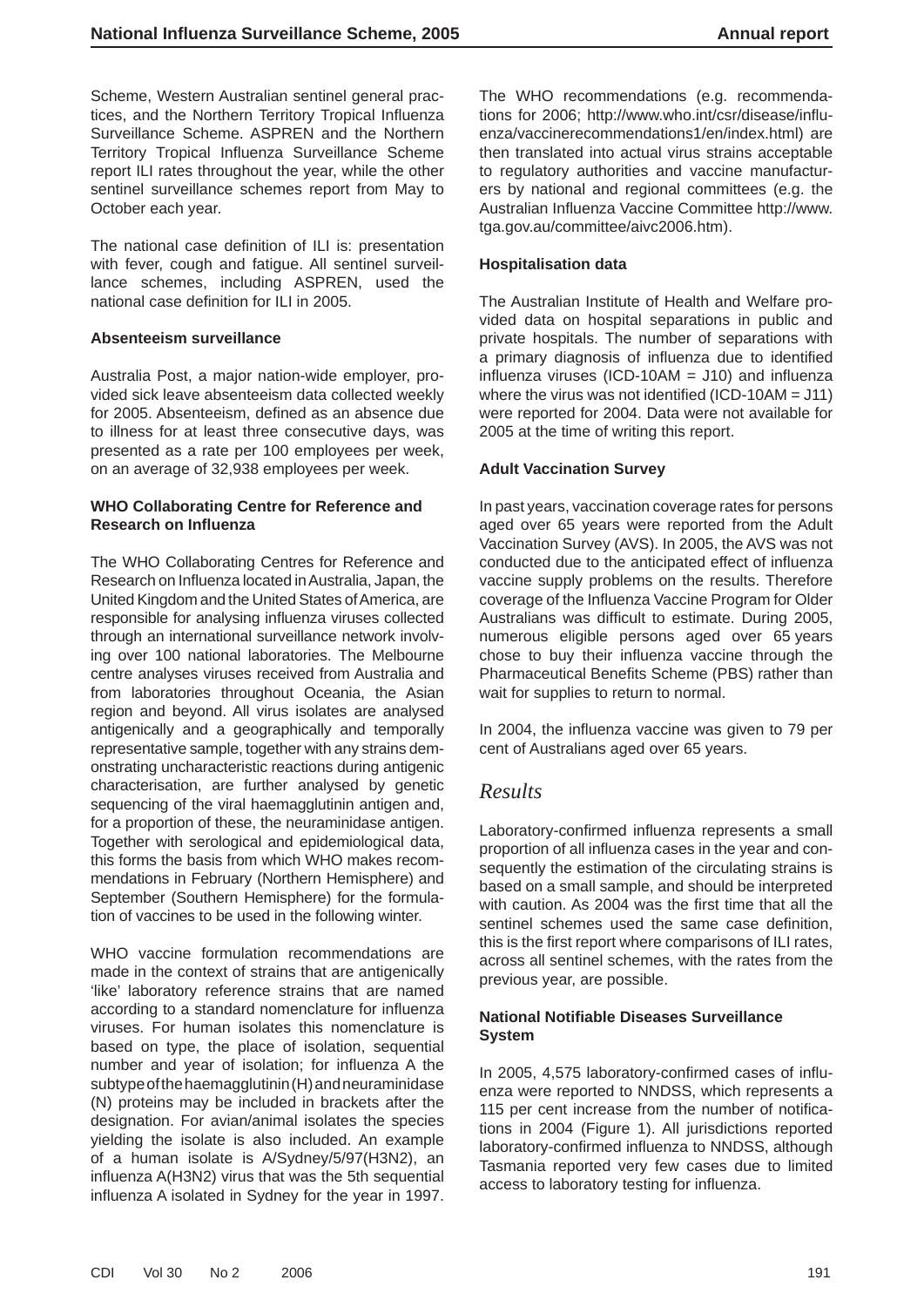

**Figure 1. Notifi cations of laboratory-confi rmed infl uenza to the National Notifi able Diseases Surveillance System, Australia, 2003 to 2005, by week of onset and type**

In 2005, influenza A was the predominant type notified  $(73.1\%)$ , while influenza B activity continued to increase compared to previous years (Table 1).

Notifications of laboratory-confirmed influenza started to increase in early June (week 24) and peaked in early August (week 32) (Figure 2). The influenza season started nearly two months earlier than in 2004, and was characterised by a steady rise in the rate of notifications over 10 weeks.

A comparison of notification rates in each jurisdiction (with the exception of the Australian Capital Territory and Tasmania) is shown in Figure 3. In April, a small peak occurred in the influenza notification rate in the Northern Territory (3 cases per 100,000 population). Peak influenza notification rates occurred in July in Victoria (4 cases per 100,000 population), Western Australia (9 cases per 100,000 population), and South Australia (7 cases per 100,000 population) and in August in Queensland (17 cases per 100,000 population), the Northern Territory (10 cases per 100,000 population) and New South Wales (5 cases per 100,000 population).





#### **Figure 3. Notification rates of laboratory confi rmed, Australia, 2005, by jurisdiction and month of onset**

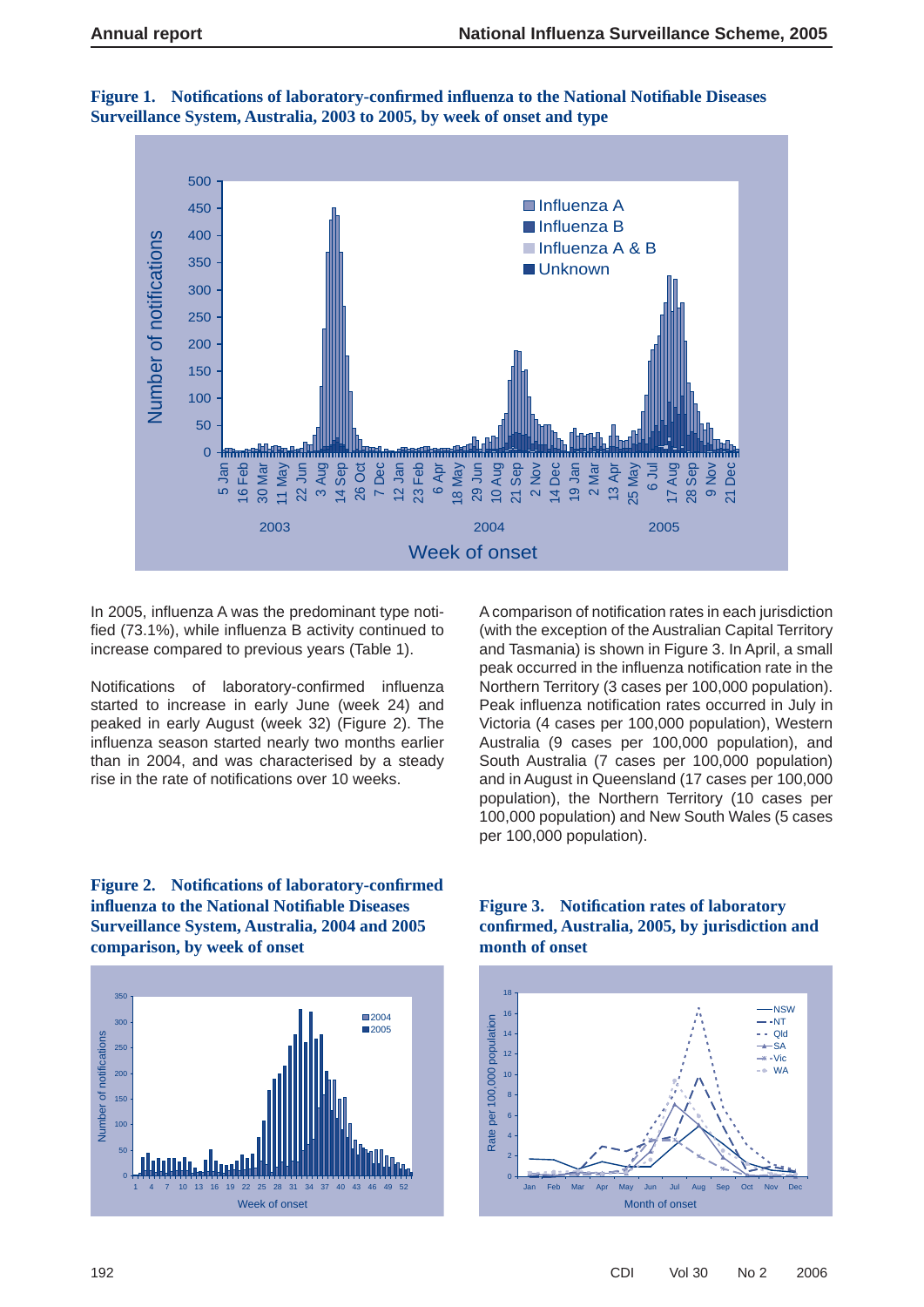| Year | <b>Proportion of notifications</b><br>(%) |                    |                 |                |                                |
|------|-------------------------------------------|--------------------|-----------------|----------------|--------------------------------|
|      | <b>Influenza A</b>                        | <b>Influenza B</b> | Influenza A & B | <b>Unknown</b> | <b>Number of notifications</b> |
| 2005 | 73.1                                      | 22.8               | 1.4             | 2.7            | 4,575                          |
| 2004 | 75.8                                      | 19.6               | 1.2             | 3.4            | 2,132                          |
| 2003 | 93.5                                      | 3.6                | 0.0             | 2.9            | 3,483                          |

| Table 1. | Notifications of laboratory-confirmed influenza to the National Notifiable Diseases |
|----------|-------------------------------------------------------------------------------------|
|          | Surveillance System, Australia, 2003 to 2005, by type                               |

National age-specific notification rates are shown in Figure 4. The overall male to female ratio was 1:1. The 0–4 year age group had highest notification rate (82 cases per 100,000 population), representing 23 per cent of all notifications.

#### **Figure 4.** Notification rates of laboratory**confi rmed infl uenza, NNDSS, Australia, 2005, by age and sex**



Within the 0–4 year age group, infants under the age of one composed 42 per cent of the notifications and had the highest notification rate at 154 cases per 100,000 population (Figure 4 insert). Notification rates among the 0–4 year age group were higher in 2005 (82 cases per 100,000 population) compared to 2004 (39 cases per 100,000 population). There was no difference between the notification rate in the 0–4 year age group during 2005 compared to the mean rate over the last four years.

Notification rates amongst persons aged over 65 years were higher in 2005 (22 cases per 100,000 population) compared to 2004 (14 per 100,000 population). The influenza notification rate amongst the over 65 year age group during 2005 was 1.7 times the mean rate over the last four years.

#### **Laboratory surveillance**

A total of 967 laboratory diagnoses of influenza were reported to LabVISE participating laboratories, which represents a 36 per cent increase from the number of reports in 2004 (Figure 5). In 2005, influenza A was the predominant type reported to LabVISE (73.4%). Reports of influenza to LabVISE started to rise from the middle of June (week 25) a week later than the rise in influenza activity observed in the NNDSS surveillance data. The number of influenza reports to LabVISE reached a plateau from early July until the first week of September.





LabVISE reports are by week of specimen collection. NNDSS reports are by week of onset.

A further 2,502 laboratory diagnoses of common cold viruses (respiratory syncytial virus, parainfluenza viruses, and rhinoviruses) were reported to LabVISE participating laboratories. Reports of common cold viral isolates to LabVISE started to rise from 13 May (week 15), nine weeks earlier than the rise in influenza activity observed in the NNDSS surveillance data. In 2005, respiratory syncytial virus was the predominant virus reported amongst LabVISE common cold viral isolates (67.0%). Diagnoses of respiratory syncytial virus cases rose from mid-April (week 16) and peaked in mid-June (week 24).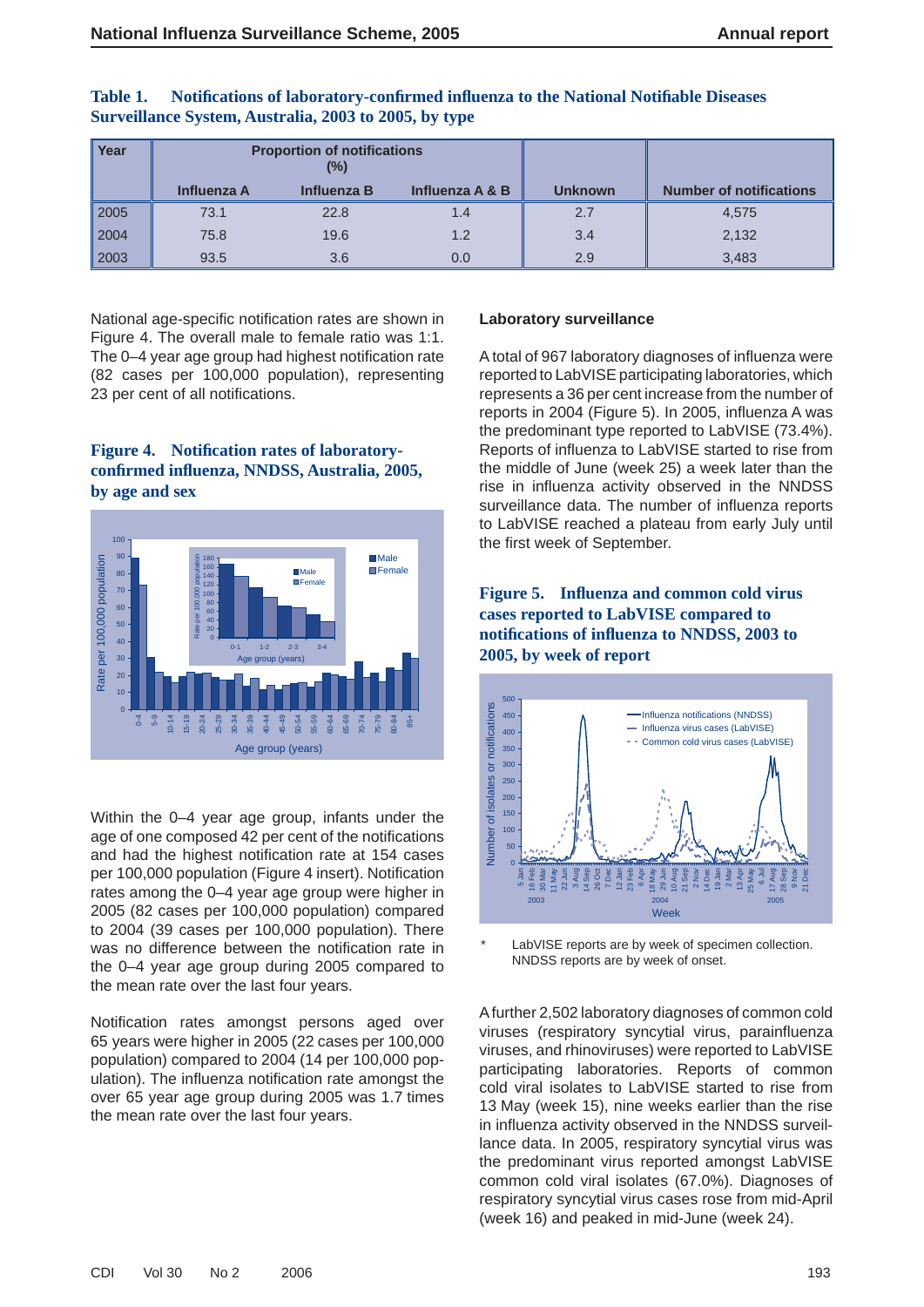#### **Sentinel general practice surveillance**

#### *Australian Sentinel Practice Research Network*

The Australian Sentinel Practice Research Network (ASPREN) is a network of general practices, which collect data on ILI. Sentinel general practices contributing to the ASPREN scheme are mostly located in capital cities and larger regional centres on the east coast of Australia. In 2005, an average of 29 general practices reported ILI cases to ASPREN, on an average of 2,996 consultations per week (Table 2). The number of practices reporting to ASPREN and the number of consultations reported on have decreased over the last two years.

During 2005, a rise in reports of influenza-like illness to ASPREN was evident from mid-June (week 24), one week earlier than in 2004 (Figure 6a). In 2005, the peak ILI rate was observed in early August (week 32) at 42 cases per 1,000 consultations, which was over twice the peak rate in 2004.

#### State and territory general practice influenza surveil*lance programs*

In New South Wales, ILI surveillance usually runs from May to September. In 2005, the season was extended for a further three weeks due to a small increase in influenza B notifications in the first week of October (Figure 6b). On average, ten general practitioners (range 2–15) reported ILI cases from 5 of 8 Area Health Services (Greater Western, Hunter/New England, Sydney South West, South East Sydney/Illawarra, and Sydney West). These sentinel practitioners reported on an average of 1,178 consultations per week (range 304-1,595). Peaks for ILI were evident in the New South Wales ILI data in early July and late August with peak rates of 33 and 42 ILI per 1000 consultations respectively (weeks 31 and 34). These peak rates were higher than the 2004 peak rate of 14 per 1000 consultations, but comparable to the 2003 peak rate of 35 ILI per 1,000 notifications.

Throughout 2005, the Northern Territory Tropical Influenza Surveillance Program received reports of ILI cases from an average of nine sentinel general practices (range 0–14), on an average of 596 consultations per week (range 0–944). The Northern

Territory ILI data peaked in mid-June (62 ILI per 1,000 consultations, week 25) with smaller peaks in April and August (Figure 6c). In 2004, peaks were observed in March and July with peak rates of 31 and 27 ILI per 1,000 consultations respectively.

In Queensland, an average of 14 sentinel practices provided data per week (range 10–16), including three practices from northern Queensland and 13 practices from central and southern Queensland. The sentinel practices reported on an average of 2,015 consultations per week (range 1,460–2,349). Queensland's ILI surveillance commenced later in 2005 than in previous seasons due to difficulties recruiting general practitioners. The highest rate (22 ILI per 1,000 consultations) was reported in late August (week 35) (Figure 6d). The peak rate in 2004 was 26 cases of ILI per 1,000 consultations.

The Victorian Infectious Diseases Reference Laboratory, the WHO Collaborating Centre for Influenza and the Department of Human Services contribute to the Victorian Influenza Surveillance Scheme. On average, 28 general practitioners (range 20–37) were recruited to report ILI rates per 100 consultations per week between May and October. These practitioners reported on an average of 6,282 consultations per week (range 4,066–8,085). In Victoria in 2005, ILI rates started to rise in early June (week 23) and peaked in the first week of August (peak rate 16 cases per 1,000 consultations) (Figure 6e). This was double the peak rate of 2004, reported in late September.

During the 2005 winter season, 20 medical practices were involved in the influenza surveillance program in Western Australia. The majority (16) of the sentinel practices were based in the Perth metropolitan area. Country practices included Kalgoorlie (Goldfields), Busselton (Southwest), Tom Price (Pilbara) and Geraldton (Midwest). On average, 15 practices reported per week (range 10–18) on an average of 2,083 consultations per week (1,029–2,632). In Western Australia, the ILI rate per practice peaked in late July 2005 at 66 cases per 1,000 consultations (Figure 6f). This represents a 48 per cent increase compared to the peak in early September 2004. Influenza-like illness activity started to increase from mid-June 2005 (week 24).

| Table 2. Number of general practices reporting influenza -like illness to the Australian Sentinel |  |
|---------------------------------------------------------------------------------------------------|--|
| <b>Practice Research Network, 2003 to 2005</b>                                                    |  |

| Year | <b>Reporting practices</b> |           | <b>Consultations</b> |             |
|------|----------------------------|-----------|----------------------|-------------|
|      | Average                    | Range     | Average              | Range       |
| 2005 | 29                         | $15 - 36$ | 2,996                | 1,081-3,698 |
| 2004 | 31                         | $11 - 42$ | 3,321                | 1,224-4,219 |
| 2003 | 48                         | $32 - 62$ | 4.910                | 2,138-6,587 |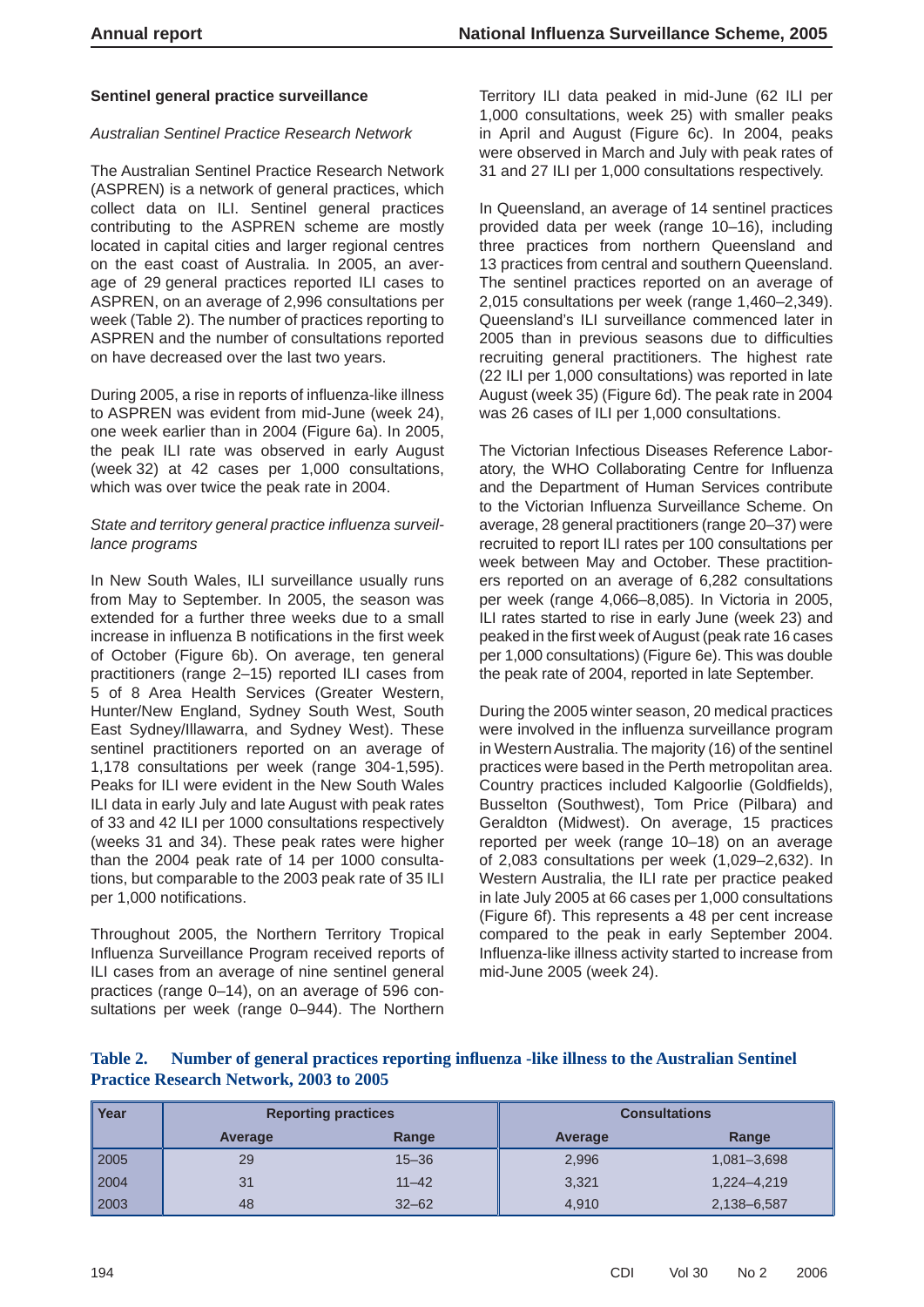

Figure 6a. Consultation rates for influenza-like-illness (ILI), ASPREN, 2003 to 2005, by sentinel **surveillance scheme and week of report**

A comparison of ASPREN influenza-like illness reports with influenza notification numbers reported to the NNDSS during 2005 is shown in Figure 7. ILI reports to ASPREN rose in mid-June (week 24) at the same time as the rise in influenza notifications to NNDSS. Furthermore, both surveillance systems peaked in the same week in early August (week 32).

As shown in Table 3, the mid-June (week 24) rise in laboratory-confirmed influenza notifications coincided with the rises observed in most ILI surveillance systems. In this report NNDSS notification data are presented by week of onset (diagnosis date), a reflection of actual disease occurrence in the population. When analysed by date of notification to the NNDSS, a reflection of recognition of disease occurrence by the system, epidemic curves shifted 10 days later. Therefore, three ILI surveillance sysFigure 7. Comparison of reports of influenza**like-illness to ASPREN with notification numbers from NNDSS, Australia, 2005, by week of report**



\* ASPREN reports are by week of report. NNDSS reports are by week of onset.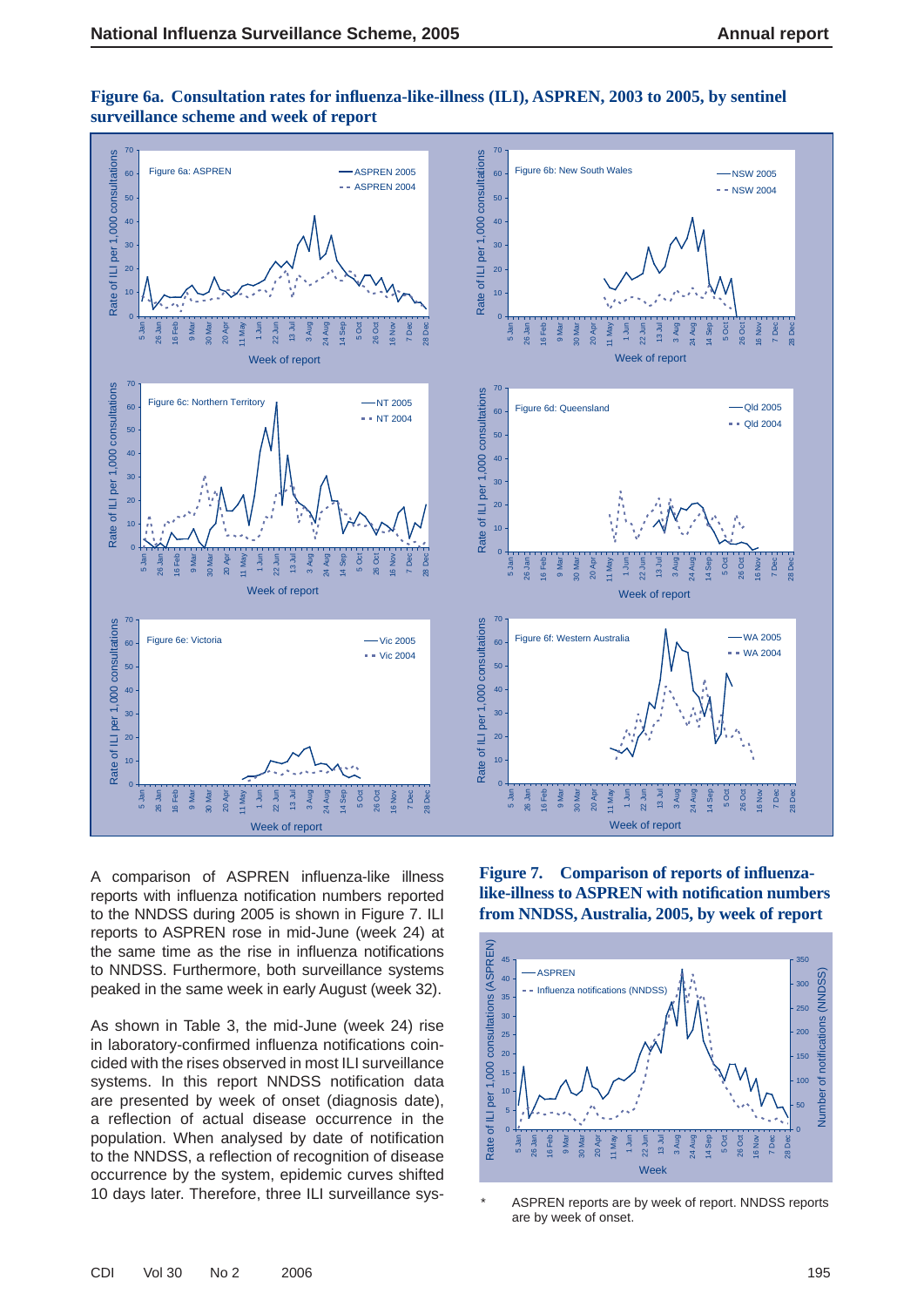tems (ASPREN, the Victorian Influenza Surveillance Scheme, and Western Australian sentinel general practices) detected the start of the influenza season by 1 to 2 weeks before NNDSS.

| Table 3. | <b>Comparison of rises and peaks in</b>             |  |
|----------|-----------------------------------------------------|--|
|          | influenza surveillance system data, Australia, 2005 |  |

| <b>Surveillance system</b>                       | Week of<br>first rise | <b>Week of</b><br>peak |
|--------------------------------------------------|-----------------------|------------------------|
| <b>NNDSS</b>                                     |                       |                        |
| Laboratory-confirmed influenza<br>notifications* | 24                    | 32                     |
| LabVISE                                          |                       |                        |
| Influenza reports                                | 25                    | 28                     |
| All common cold virus reports                    | 15                    | 23                     |
| Respiratory syncytial virus<br>reports           | 16                    | 24                     |
| <b>ASPREN</b>                                    |                       |                        |
| Influenza-like illness (ILI)<br>reports          | 24                    | 32                     |
| State and territory GP ILI<br>surveillance       |                       |                        |
| <b>New South Wales</b>                           | 26                    | 34                     |
| <b>Northern Territory</b>                        | 15                    | 25                     |
| Queensland                                       | 30                    | 35                     |
| Victoria                                         | 23                    | 31                     |
| Western Australia                                | 24                    | 29                     |
| Australia Post absenteeism<br>data               | 20                    | 24                     |

NNDSS notification data presented by week of onset (diagnosis date)

#### **Absenteeism surveillance**

Absenteeism surveillance is a non-specific index of influenza activity. In 2005, national absenteeism rates peaked in mid-June (week 24) at 1.2 per cent (n=389); an increase of 44 per cent from the average of 0.8 per cent absentees per week (n=271) during the reporting period. The absenteeism rates began to rise from week 20 (mid-May) and peaked on week 24, preceding the rise and peak influenza notification activity in NNDSS by four and eight weeks respectively (Figure 8).

#### **WHO Collaborating Centre for Reference and Research on Infl uenza**

The WHO Collaborating Centre for Reference and Research on Influenza received 1,174 isolates or clinical specimens from Australian laboratories in 2005 that vielded viable influenza viruses (second only to 2002 for total number of isolates received). These were

Figure 8. Rates of absenteeism and notification **rates of infl uenza, Australia, 2005, by week of report**



all analysed antigenically using the haemagglutination inhibition assay which identified 689 (58.7%) as A(H3N2) strains, 210 (17.9%) as A(H1N1) strains and 275 (23.4%) as influenza B strains. Sequence analysis of the variable (HA1) region of the haemagglutinin gene was undertaken for 76 strains (41 H3, 16 H1, 29 B) and of the neuraminidase gene for 21 strains (12 H3, 4 H1, 5 B). The 2005 Australian A(H3) viruses were mostly antigenically similar to the 2005 vaccine strain A/Wellington/1/2004 but a proportion of viruses had a reactivity pattern closer to A/California/7/2004 like viruses and a significant proportion of viruses did not match either of these patterns (Table 4).

Genetic analysis of the Australian A(H3) 2005 isolates (Figure 9) showed that most viruses fell into one of three subgroups based on the HA1 domain of the haemagglutinin gene. One group were similar to A/Victoria/533/2005, another were similar to A/California/7/2004 and a third group were similar to A/Darwin/1/2005 (with the latter group increasing in proportion towards the end of the 2005 season).

All of the 210 A(H1) isolates had an N1 type neuraminidase (i.e. A(H1N1)) as determined by an ELISA assay and these mostly remained antigenically close to the reference and vaccine strain A/New Caledonia/20/99. Genetically, most of the A(H1) 2005 Australian viruses fell into one subgroup that was distinguishable from A/New Caledonia/20/99 represented by A/Malaysia/1513/2004 (Figure 10).

Of the 275 influenza B viruses analysed 51.3 per cent were antigenically and genetically closely related to the reference virus B/Shanghai/361/2002 (B/Yamagata/16/88-lineage) while the remaining 48.7 per cent were B/Hong Kong/330/2001-like or B/Malaysia/2506/2004-like strains (B/Victoria/2/87 lineage) (Figure 11).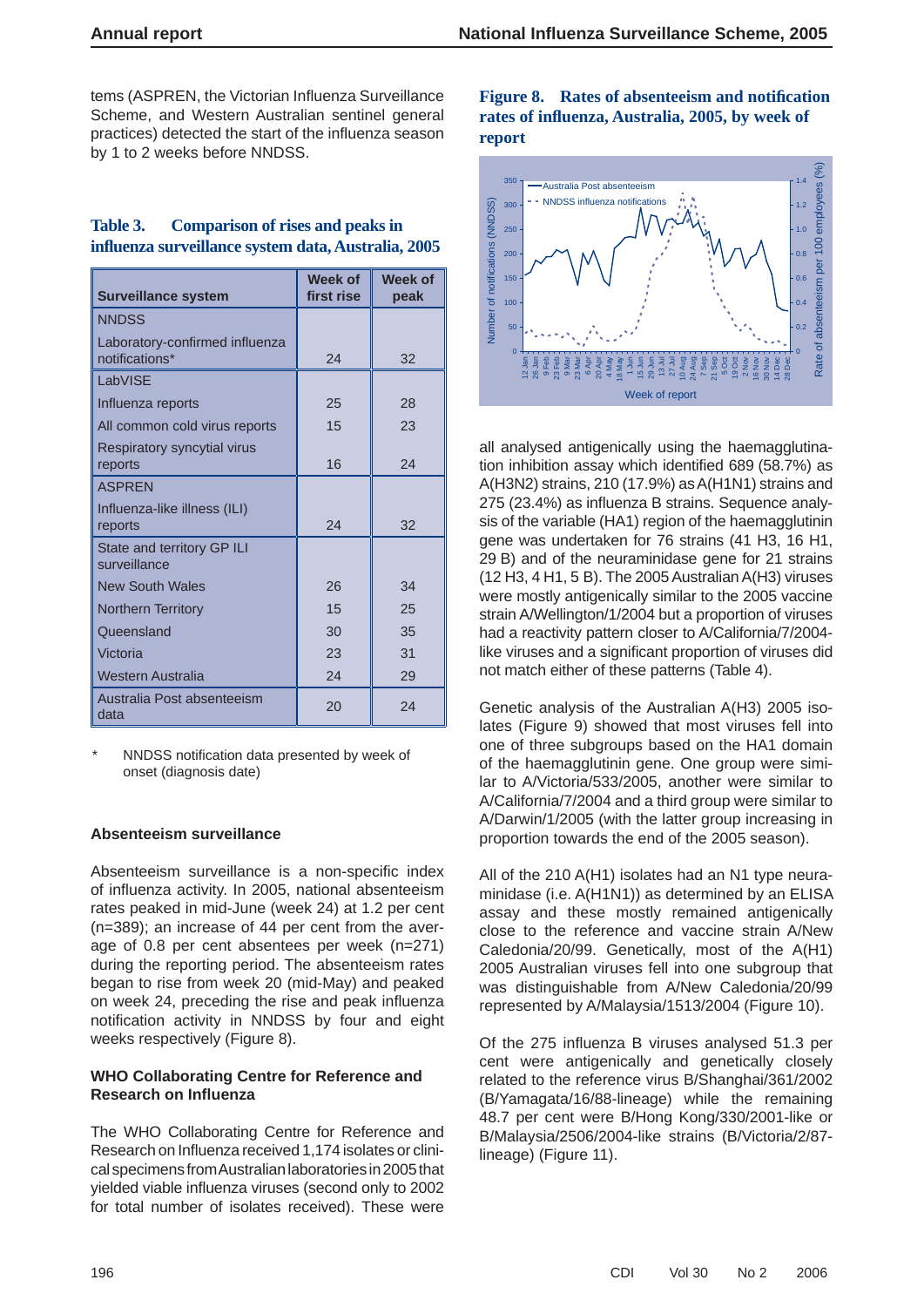### **Figure 9. Evolutionary relationships between infl uenza A(H3) haemagglutinins (HA1 region)**





**Figure 10. Evolutionary relationships between infl uenza A(H1) haemagglutinins (HA1 region)**

\*2005 Australian influenza vaccine strain

Consistent with the antigenic drift in the A(H3) isolates demonstrated with ferret antisera (Table 4), serological studies conducted with pre– and postvaccination human sera from recipients of vaccine containing the A/Wellington/1/2004 strain showed a reduction in antibody titres to some 2005 A(H3) isolates. The Australian 2005 vaccine also contained a B/Shanghai/361/2002-like strain (B/Jiangsu/10/2003) which covered the 2005 influenza B isolates from

this lineage fairly well but as expected had reduced titres to 2005 B viruses from the alternative lineage (B/Malaysia/2506/2004) which made up the other half of the isolates analysed. As both lineages have co-circulated in the past three years in Australia it has been difficult to predict which lineage will predominate from year to year and this has made selection of the B component of the vaccine formulation problematic in recent years.

| <b>Virus antigen</b>  | <b>Ferret antiserum</b>                       |                     |                     |  |
|-----------------------|-----------------------------------------------|---------------------|---------------------|--|
|                       | Reciprocal haemagglutination-inhibition titre |                     |                     |  |
|                       | A/Fujian                                      | <b>A/Wellington</b> | <b>A/California</b> |  |
| A/Fujian/411/2002     | 160                                           | 640                 | 160                 |  |
| A/Wellington/1/2004*  | 320                                           | 1,280               | 1,280               |  |
| A/California/7/2004   | 640                                           | 640                 | 1,280               |  |
| A/Brisbane/85/2005    | 40                                            | 40                  | 160                 |  |
| A/Townsville/107/2005 | 320                                           | 1280                | 160                 |  |
| A/Sth/Aust/98/2005    | 160                                           | 640                 | 80                  |  |
| A/Victoria/216/2005   | 320                                           | 640                 | 640                 |  |
| A/Brisbane/49/2005    | 40                                            | 80                  | 80                  |  |

#### Table 4. Antigenic comparisons of influenza A(H3) viruses by the haemagglutination-inhibition test

A/Wellington/1/2004 strain was used in the 2005 vaccine.

<sup>\*2005</sup> Australian influenza vaccine strain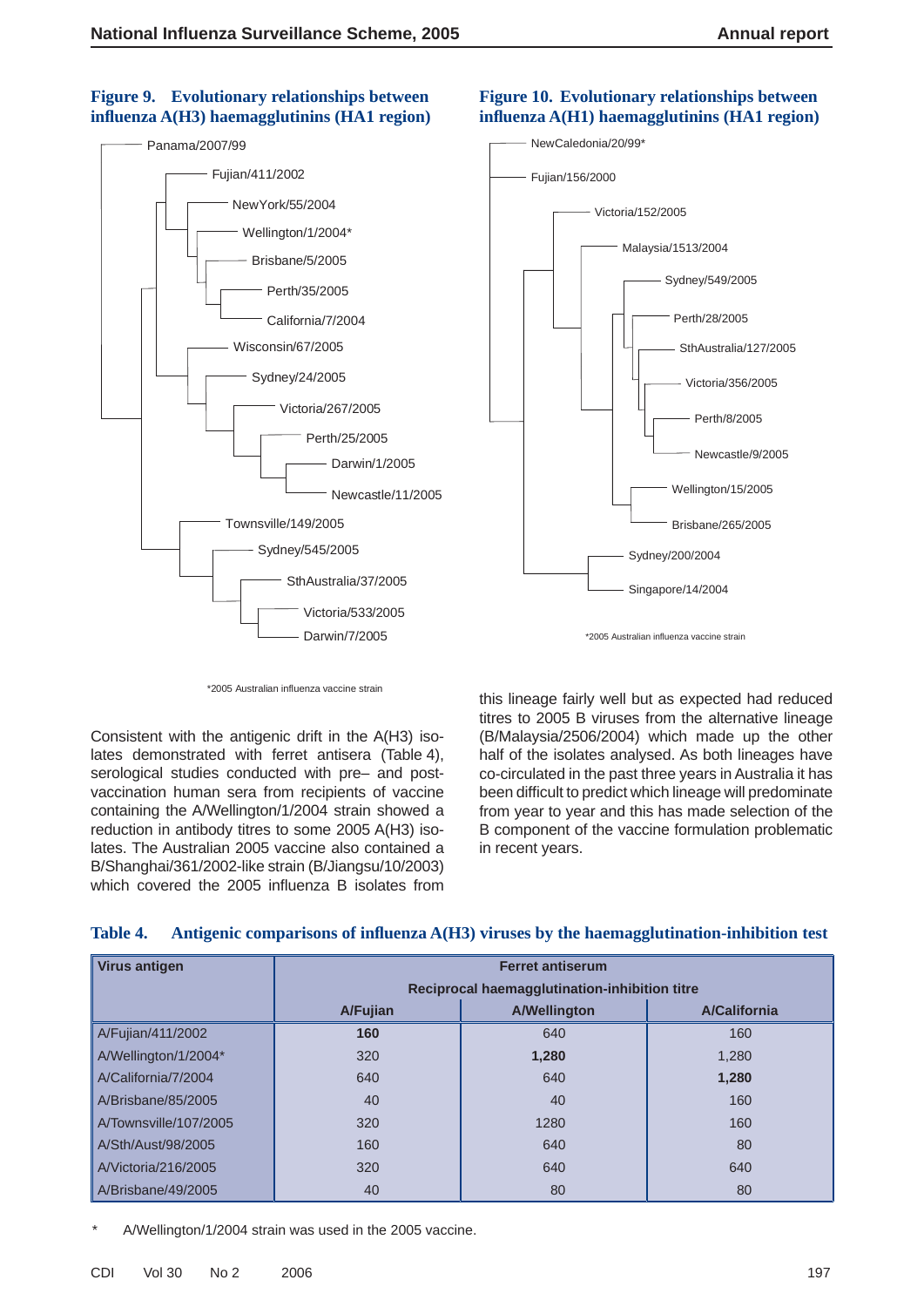# **Figure 11. Evolutionary relationships between infl uenza B haemagglutinins (HA1 region)**



<sup>\*2005</sup> Australian influenza vaccine strain

#### **International trends in infl uenza, 2005**

During the period February to September 2005, influenza A(H1N1), A(H3N2) and B viruses circulated in many parts of the world. In the Northern Hemisphere, influenza A(H3N2) viruses predominated and caused most outbreaks including a severe and long outbreak in China. Influenza A(H1N1) viruses caused outbreaks in Eastern Europe and Asia between February and April. Influenza B viruses caused outbreaks in several countries in Africa, Asia and eastern Europe.

In the Southern Hemisphere, influenza activity began in April and increased during May in Oceania, and during June in South America. In Oceania and South America, influenza A(H3N2) and B viruses co-circulated and caused several outbreaks including an epidemic of influenza B in New Zealand. Influenza A(H1N1) also circulated at low levels in some countries.

The WHO annual consultation on the composition of influenza vaccines for the Southern Hemisphere, 2006 took place in Malta from 10 to 15 September 2005. The recommended composition of influenza virus vaccines for use in the 2006 Southern Hemisphere influenza season was:

- an A/New Caledonia/20/1999(H1N1)-like virus;
- an A/California/7/2004(H3N2)-like virus;
- —a B/Malaysia/2506/2004-like virus.

This recommendation included two changes to the previous Southern Hemisphere vaccine for the 2005 influenza season, with the addition of a new A(H3) virus (replacing A/Wellington/1/2004 with A/California/7/2004 – the actual vaccine strain used will be A/New York/55/2004) and a new B virus (replacing B/Jiangsu/10/2003, a B/Yamagata-lineage virus with B/Malaysia/2506/2004, a B/Victoria lineage virus).

There were widespread outbreaks of A(H5N1) HPAI influenza in chickens, ducks and other birds throughout South East Asia in 2005. According to the official WHO figures 95 human infections with H5N1 occurred in five countries resulting in 41 deaths. No H5N1 infections were detected in birds or humans in Australia in 2005.

Whilst the temporal pattern of influenza in New Zealand is broadly similar to that in Australia, outbreaks often begin earlier. The New Zealand consultation rates for ILI started to increase in mid-May, a few weeks earlier than in 2003, and peaked in week 27 in late July. During the 2005 winter, New Zealand experienced large outbreaks of influenza type B in school-aged children. This epidemic was associated with significant morbidity with some schools in Auckland, and Wellington experiencing student absenteeism rates in excess of 20 per cent. During this epidemic, three children died suddenly from complications of infection with influenza B/Hong Kong/330/2001 (B/Victoria/2/87-lineage). According to WHO recommendations a B/Yamagata/16/88 lineage strain was included in the 2005 vaccine for Australia and New Zealand, in place of a B/ Hong Kong/331/2001-like strain.

The WHO Influenza Centre typed 770 isolates from New Zealand in 2005. Of these the majority were B strains (87.6%) and were mainly of the B/Victoria/2/87-lineage (80%) with a minority (20%) being of the B/Yamagata/16/88-lineage. Of the remaining viruses analysed, 72 were A(H3) (9.2%) and 14  $A(H1)$  (0.2%). Overall, influenza activity in New Zealand in 2005 was average and similar to 2003 but above the levels seen in the 2004 season (a full report on the 2005 influenza season in New Zealand is available from: http://www.surv. esr.cri.nz/PDF\_surveillance/Virology/FluAnnRpt/ InfluenzaAnn2005.pdf).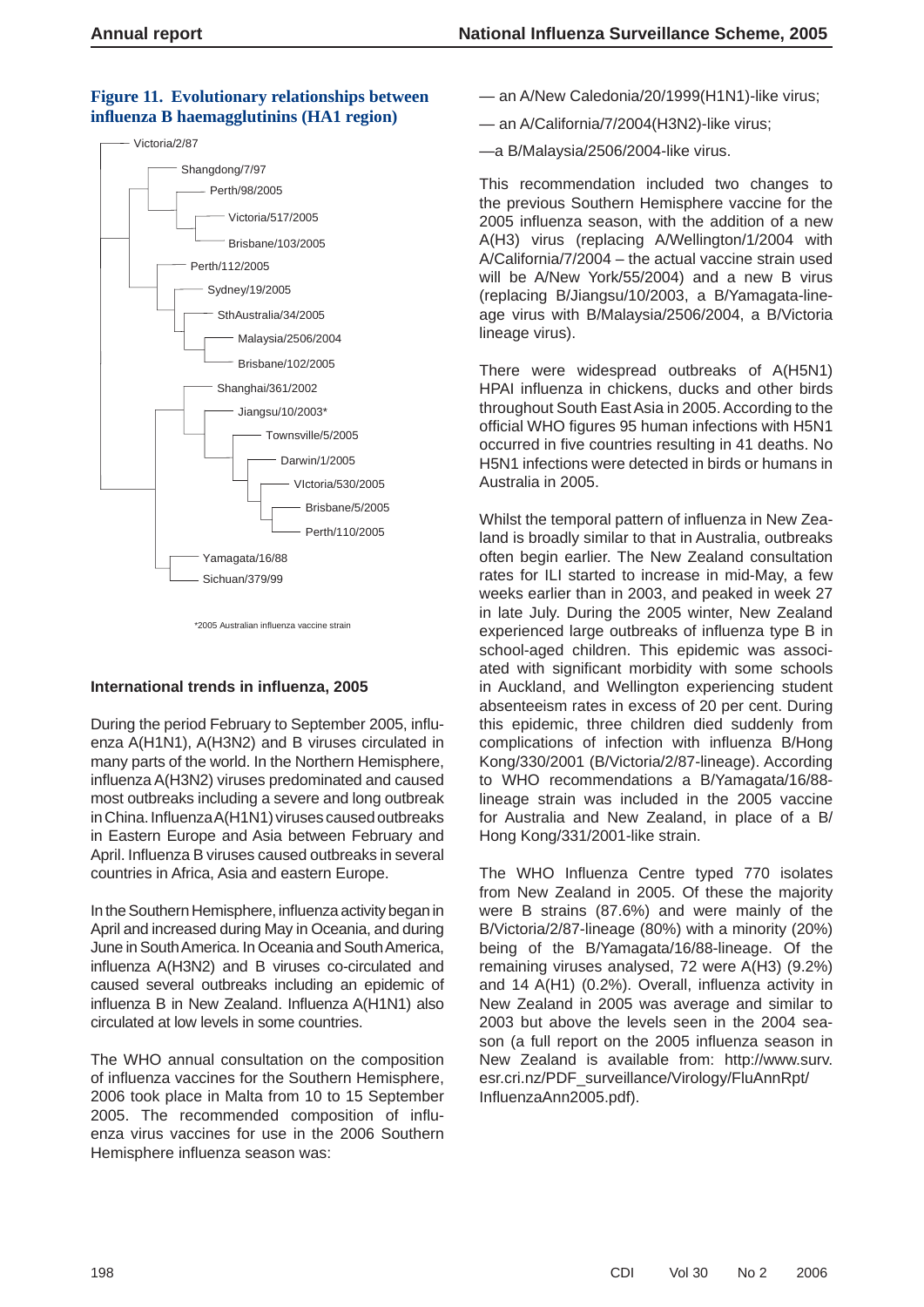# *Discussion*

The 2005 influenza season in Australia started earlier and was substantially larger than in 2004. Compared with recent seasons, the 2005 influenza activity was higher than normal, relatively early, and sustained in that it lasted for around four months. Influenza A was again the predominant type isolated in Australia, however, the proportion of diagnoses of influenza B increased for the third successive year.

The rise in reports of common cold viruses to LabVISE preceded the start of the influenza season by nine weeks. Respiratory syncytial virus was the predominant viral isolate amongst these common cold virus reports, and the rise in RSV reports preceded the influenza season by eight weeks. The LabVISE common cold data coincided with the rise observed in absenteeism rates during 2005 reported by Australia Post.

The majority of the Australian isolates (58.7%) analysed at the WHO Influenza Centre were A(H3N2) strains and a significant number of strains showed a degree of heterogeneity based on their antigenic and genetic characteristics. Many strains were antigenically closely matched with A/Wellington/1/2004 while others appeared to be more closely matched to A/California/7/2004-like viruses and a third group reacted poorly with reagents prepared against both of these viral lineages. These sub-groupings could also be seen from the haemagglutinin gene sequence analysis and an increasing proportion of low-reacting strains had the characteristic amino acid changes in the HA1 gene of S193F and D225N from other strains.

In Australia, like many other countries in 2005, the two lineages of influenza B viruses (B/Victoria/2/87 and B/Yamagata/16/88-) co-circulated. An almost even proportion of the two lineages circulated in Australia unlike in New Zealand where approximately 80 per cent of all B strains isolated were of the B/Victoria-lineage.

Influenza A(H1) viruses began to re-emerge in Australia in 2005 after very few viruses were isolated in the previous three years, and made up some 17.8 per cent of total influenza viruses. Interestingly while some genetic changes were evident in the circulating A(H1) strains, little change was seen in their antigenic characteristics when compared to the reference and vaccine A(H1N1) strain A/New Caledonia/20/99.

During 2005, notable influenza outbreaks occurred in New South Wales. Four of the New South Wales outbreaks were reported from aged care facilities and one outbreak from a school. Influenza B was isolated from patients in the first outbreak (in July) and influenza A in the remaining four outbreaks that occurred between August and September. Antiviral drugs (Oseltamvir) were used to control the outbreaks in the aged care facilities, and appeared to be successful. No deaths associated with these outbreaks were reported.

The rate of notifications amongst persons aged over 65 years was the highest recorded in the last five years. The vaccine coverage in this age group in 2005 was unknown. Limited influenza vaccine supply during 2005 may explain the higher than expected notification rates amongst this age group. Amongst vaccinated over 65-year-olds, vaccine effectiveness was expected to be high with regard to circulating influenza A strains, but less so for circulating influenza B strains. However, this age group had a lower proportion of influenza type B infections (18.8%) compared to the rest of the population (24.2%). Vaccine effectiveness may only explain a small proportion of the observed increase in influenza in the over 65 year age group during 2005. When available, the Australian Institute of Health and Welfare data on deaths due to influenza and pneumonia amongst the over 65 year age group during 2005 will clarify whether increased influenza infection rates led to increased mortality.

Preparation for an influenza pandemic is presently a high priority in Australia. Outbreaks of avian influenza ('bird flu') amongst poultry in neighbouring Asian countries, Europe and Africa during 2004 and 2005 have heightened the likelihood of an influenza pandemic occurring. In a pandemic, the priority groups and the timing of vaccination may be quite different from those during inter-pandemic periods. In addition, the number of vaccine doses and the optimal time for vaccination may differ. In June 2005, the National Influenza Pandemic Action Committee (NIPAC) released *The Australian Management Plan for Pandemic Influenza (http://www.health.gov.* au/internet/wcms/publishing.nsf/Content/phd-pandemic-influenza.htm). NIPAC has included quidelines for vaccine use during inter-pandemic and pandemic periods within the management plan (Section 3 and Annex 3), and will advise health authorities regarding priority groups, dosing schedules and timing of vaccination should a pandemic occur. The Australian Management Plan for Pandemic Influenza is expected to be revised during 2006.